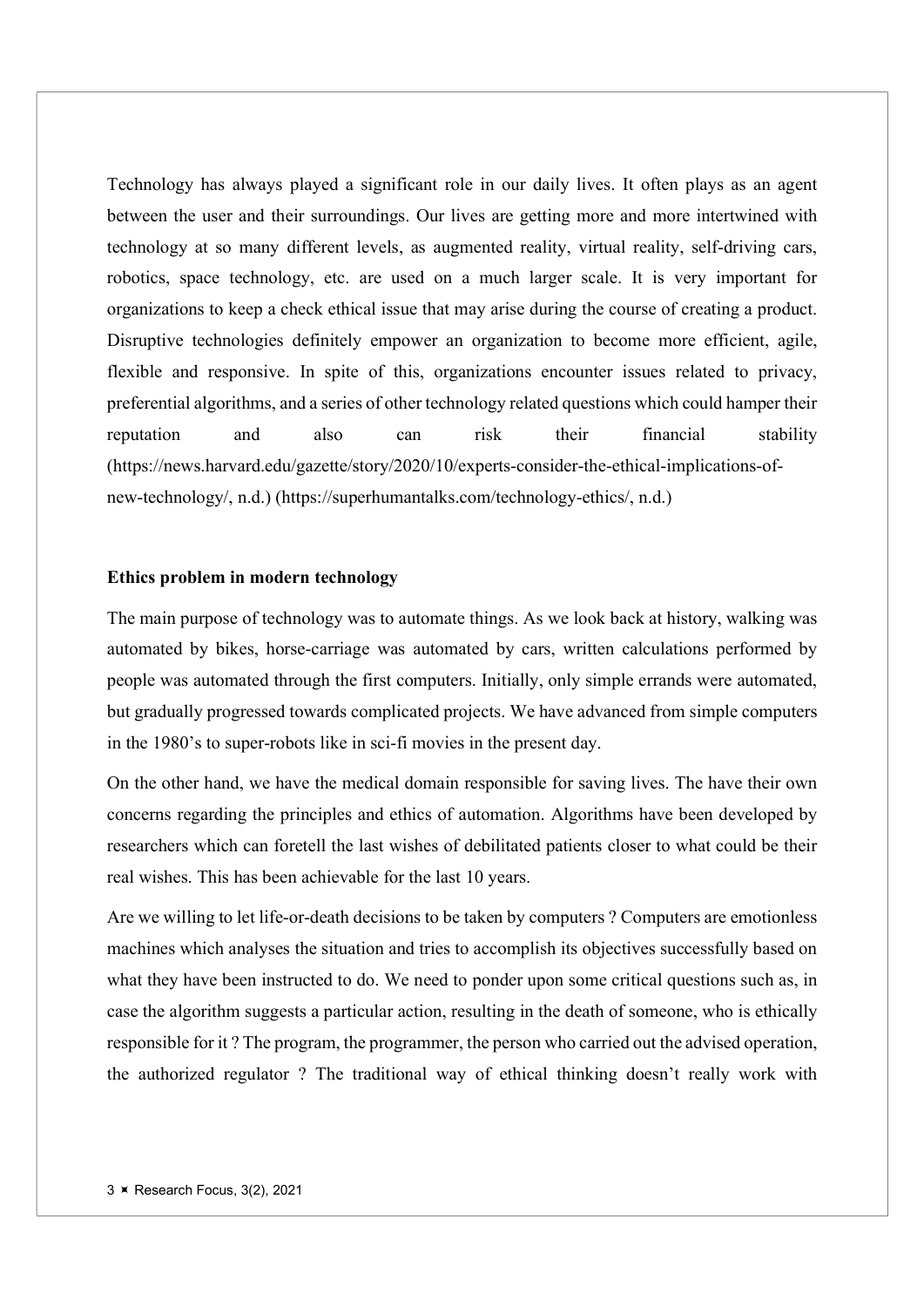expanding technology. Computer ethics were never really looked at as a concern before the beginning of 21st century, however, it appears that we might be little too late.

Moral responsibility is very subjective and differs for everyone. Adults and adolescents have far more responsibilities than infants and children. Also, the ones whose actions are affected by external forces like psychological disability or addictions are considered to be less responsible ethically. Based on these observations, researchers assume that interference by machines would decrease human accountability. Computers have enabled us to accomplish targets faster and accurately. However, an average operator does not really know the inner functioning about the calculations performed, hence making humans non-liable for their actions (https://medium.com/@matthewbiggins/modern-technology-has-an-ethics-problemabcfa755fb97, n.d.).

Some of the areas where concerns have been raised with respect to ethics are mentioned below. Every one of them show huge potential steering us towards a promising future. However, each of them also has the possibility to turn against us. A brief summary with some of the domains where ethics are of major concern.

# Mass surveillance

It is true that active surveillance can act as a deterrent in many cases, however also have a huge potential of being misused. Social media giants as well as network provider organizations are gathering large amount of detailed data, real-time location and transmission meta-data which are later sold to or shared with authorities from law enforcement, immigration enforcement and other intelligence agencies without the users' consent.

These systems under immigration authorities could literally lead to life and death situation. The technologies can be used by the law enforcement to track protestors and identify them. Devices such as Amazon Ring can bestow risks that protectors of law could heighten their way of retorting against unlawful activists.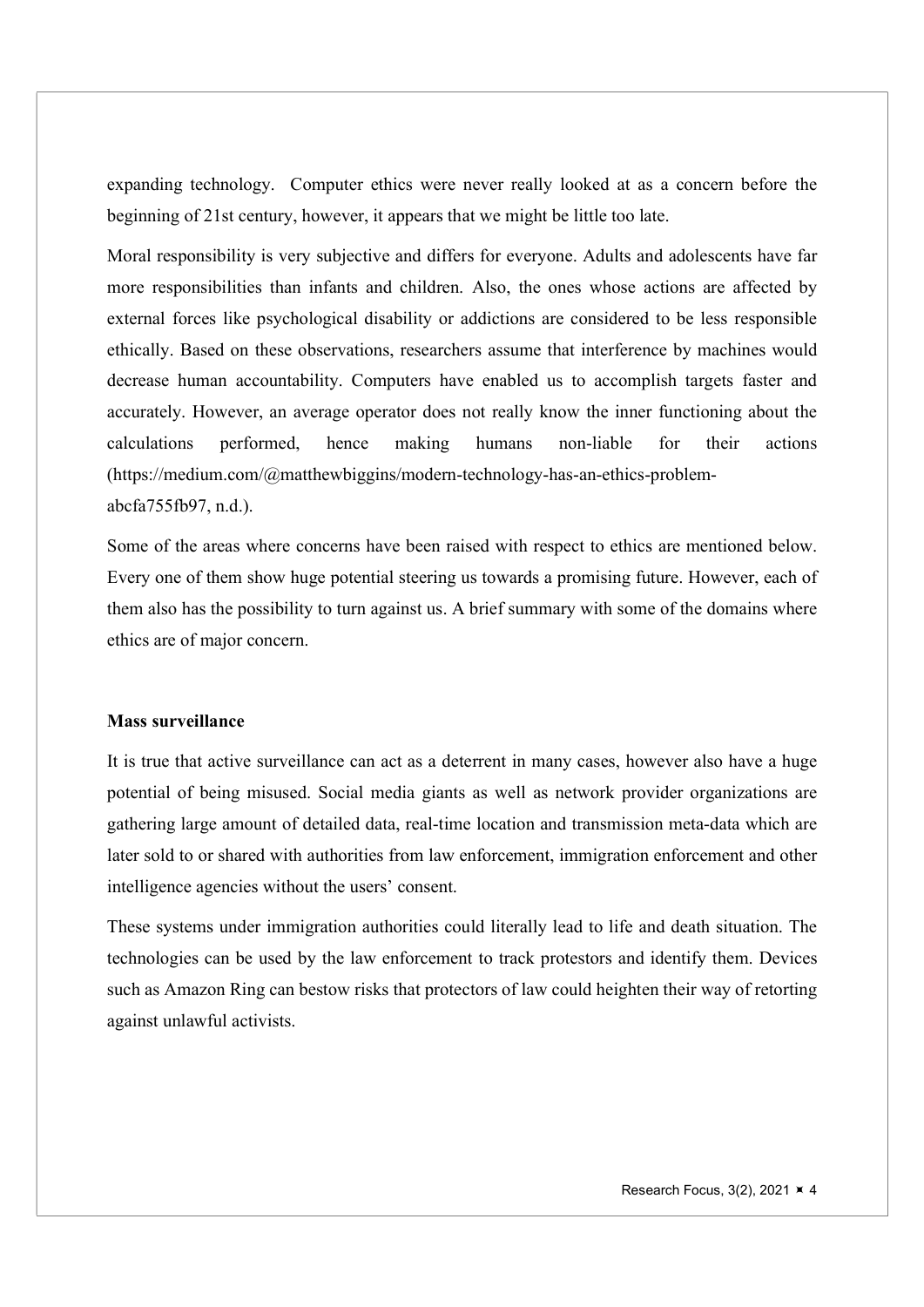Figure 1. US government spying in different countries

(https://www.amnesty.org/en/press-releases/2015/03/global-opposition-to-usa-big-brother-mass-

surveillance/, n.d.)



# Deepfakes

An insurance company called State farm created a TV commercial displaying a sports presenter predicting a stunningly precise outcome of a basketball game about the year 2020, in 1998. This was a highly alarming deepfake, which started trending in the media worldwide.

Deepfakes are usually media versions of individuals uttering or performing activities that they didn't really utter or perform. Someone collates all the videos, photos, audio clips of someone and swaps them to someone else's interests. These tools can be used to manipulate the public during elections or hamper some famous personality's reputation. Imagine a deepfake of a prominent personality such as the President of United States threatening or saying some nasty things to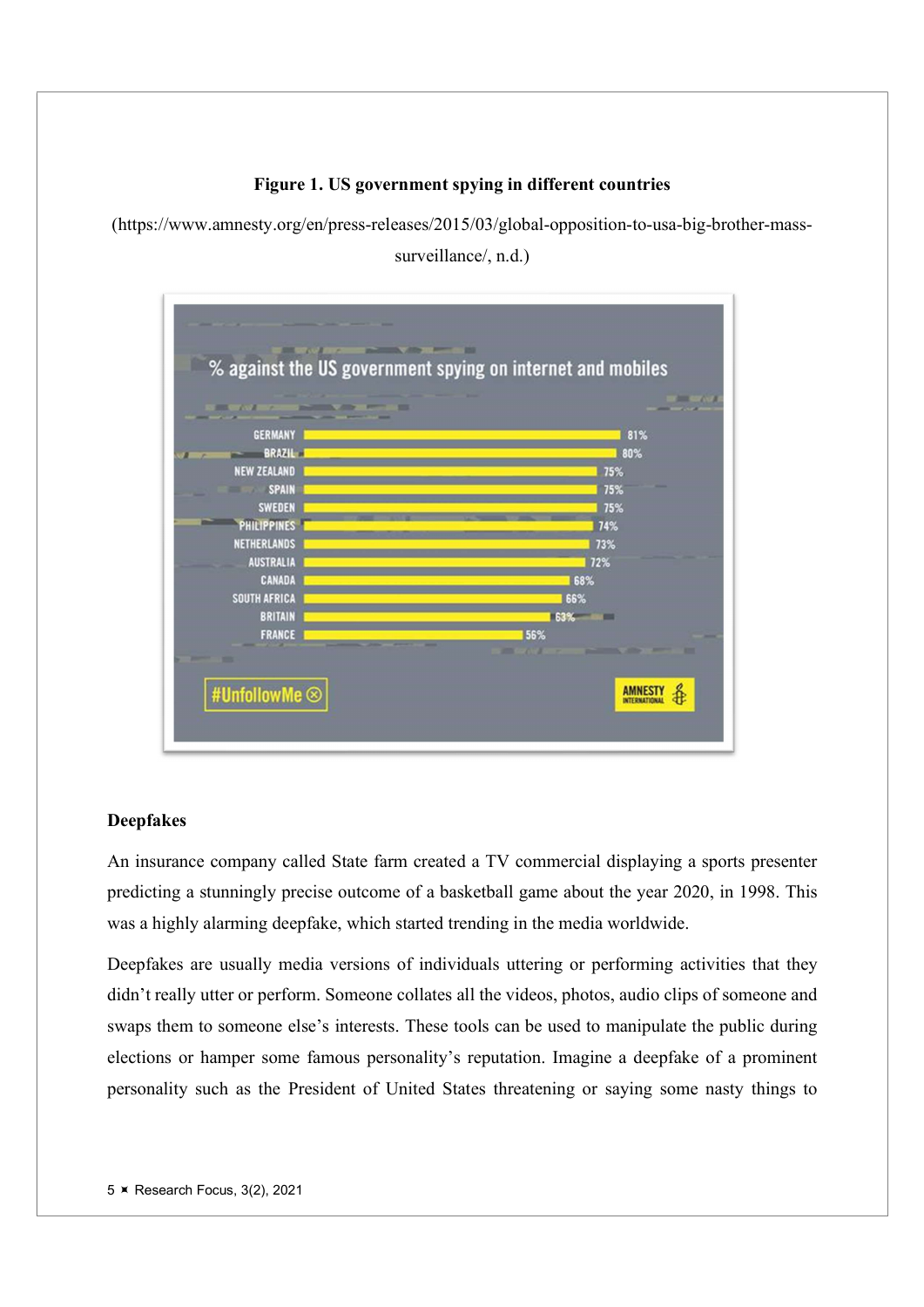another world leader, which could lead to catastrophe. In a way deepfakes are another tool to spread misinformation (https://www.prindlepost.org/2020/12/ethical-considerations-of-deepfakes/, n.d.).

# Disinformation

Unlike misinformation, this is a way of spreading propaganda to misdirect your opponents. Misinformation is false or inaccurate information provided irrespective of intention to deceive. Disinformation is a type of misinformation here the main intention is to deceive. The biggest example in recent times is said to be the online propaganda campaigns which were speculated to be run by Russian agencies to manipulate the social system to support Donald Trump's position in 2016 US election.

Disinformation can snowball into various kinds of activism or protests, damaging public property, governments reputation and financial losses. Another major example we came across in recent times is during the Brexit deal. Social media platforms were used by miscreants to create chaos and panic amongst the citizens to achieve their vicious goals. It is very easy to fall prey to these kinds of devices. Therefore it is very important to stay vigilant and to get information from reliable sources (https://www.triplepundit.com/story/2020/5-ethical-issues-tech/138326, n.d.), (https://ethicaljournalismnetwork.org/resources/publications/ethics-in-the-news/fake-news, n.d.)

#### Data portfolio of children

Parents are considered to be the rightful owners of their children's privacy. The frightening part is that now-a-days parents are the ones who breach their children's privacy by posting pictures of ultrasounds on social media platforms and sharing real time information during the child's birth implies that children already have digital footprints even before they are born. And as anything on the internet is considered to be unsecure and hackable, there were already reports that families were extorted for money due to the result of this. The FBI in the US has also cautioned that children are at high risk in school as hackers have already stolen academic and character data from hundreds of schools. In the age of high relevance on digital data and personality, it leaves the future of children at high risk.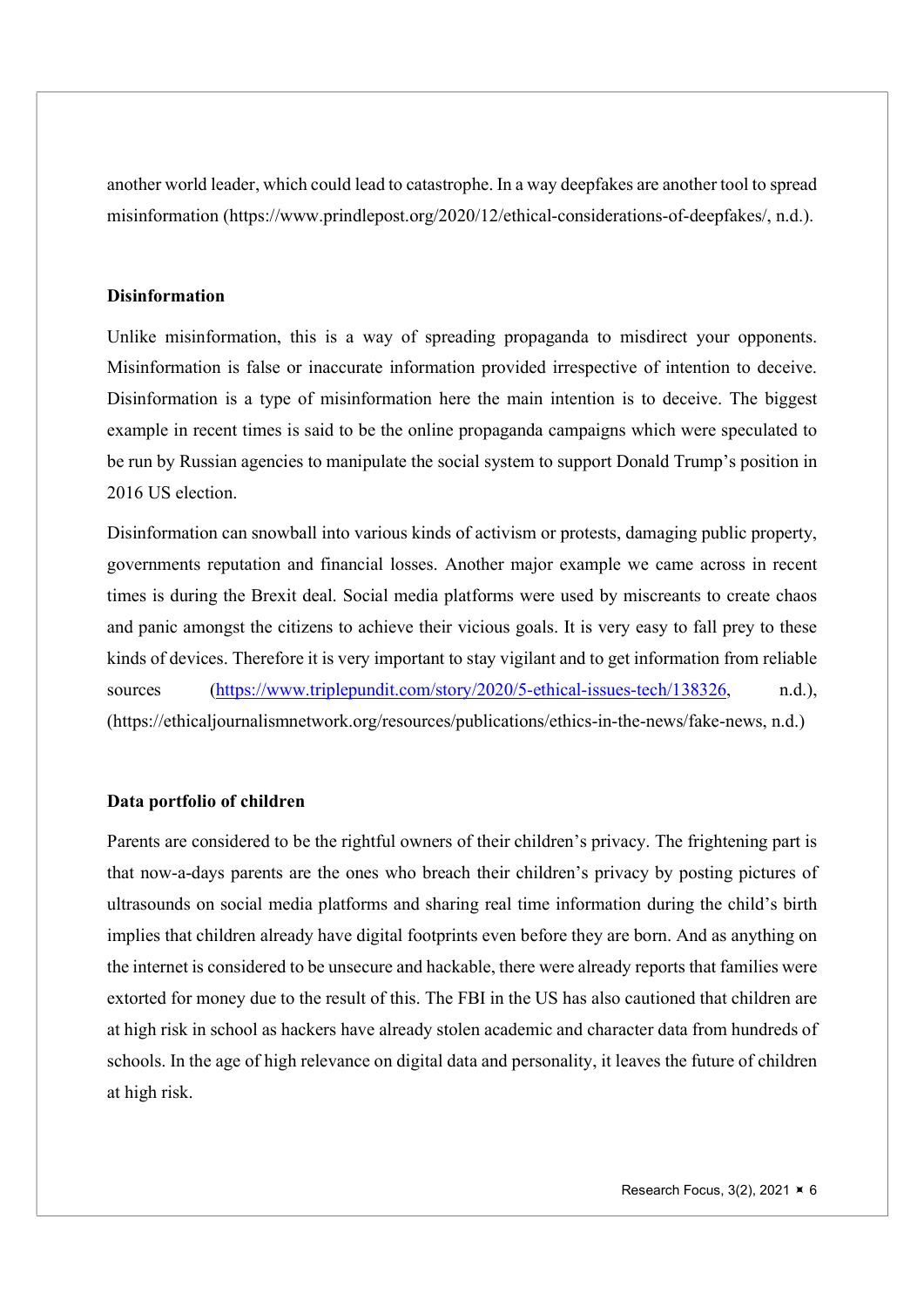# Autonomous translation

Many big tech firms are working on developing AI technology that can make instantaneous translation of human conversations. As we all know, languages are not that simple. Also add to it the idioms and slangs to make it even more complicated for a machine to produce a satisfactory translation to bank on it in delicate circumstances like during a military confrontation. There are possibilities that the translator is unavailable and so there is no option but to work with such technologies. Regardless of predestined advancement ahead, it a thought worth pondering if we're willing take a chance by using this technology and put over lives at risk.

# Behaviour Identity

As we move further ahead from using touch screen smartphones to other high end devices, we leave a lot of digital trace such as hand-eye coordination, pressure point of the finger, angle of device while operating with hand, hand tremors, steering pattern, hand shudders and other gestures to verify if you are the rightful user of the device while logging in an app. While wanting to be protected from hackers, it is very important to contemplate in what way your information is gathered, kept and utilized. We might want to know what kind of behavioural identity we have (https://www.forbes.com/sites/jessicabaron/2018/12/27/tech-ethics-issues-we-should-all-bethinking-about-in-2019/, n.d.).